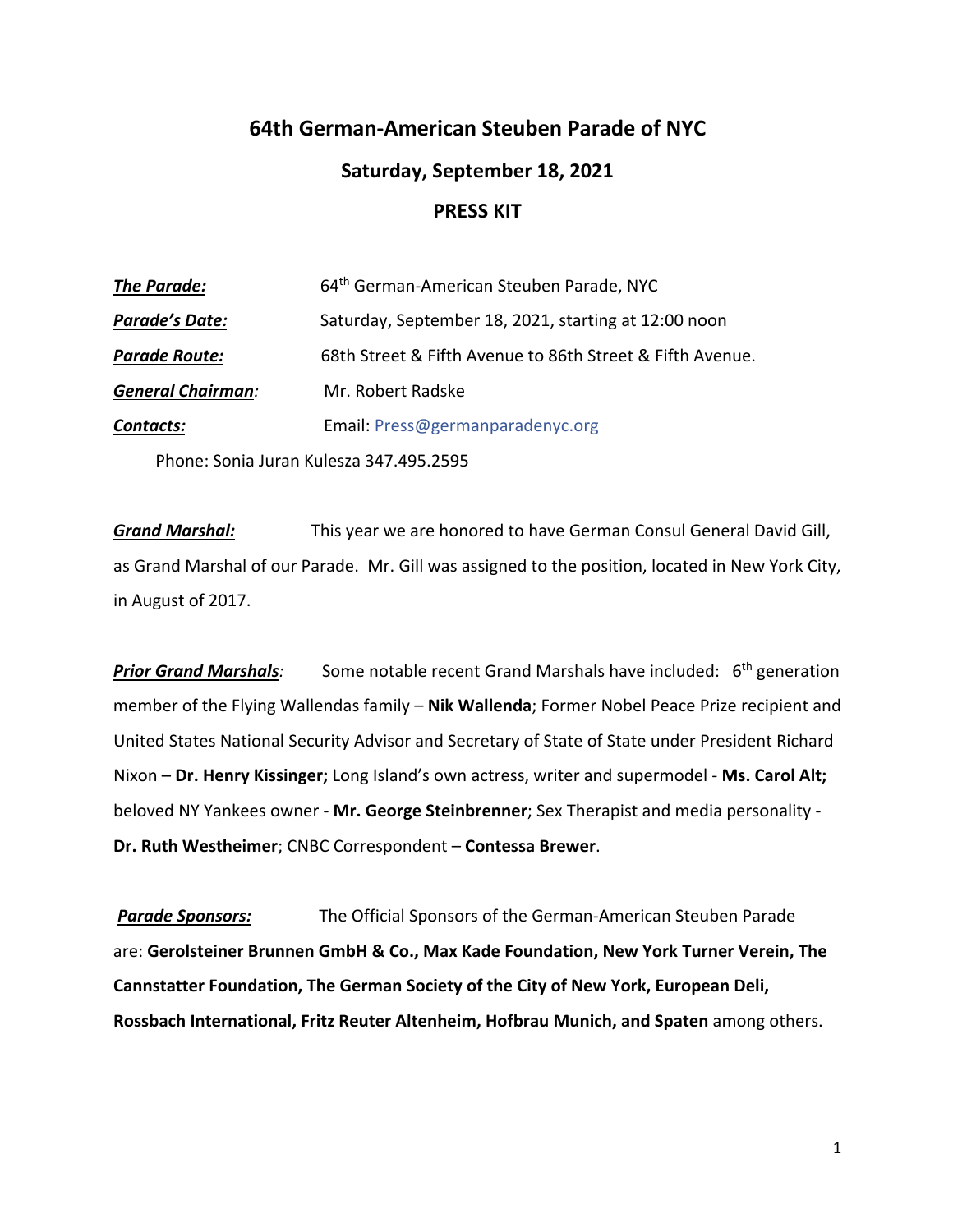*Participants:* The Steuben Parade Committee will welcome **participant groups from NY, NJ, CT, PA and VA.** Due to COVID-19 travel restrictions, the Groups from Overseas (Germany, Austria, Switzerland, Brazil, etc.) will not be participating this year. However, **11 colorfully decorated Floats will ride up NYC's Fifth Avenue** including:

- The American Turners
- The Consulate General of the Federal Republic of Germany
- The German Masonic Charitable Foundation
- The German-American Steuben Committee NJ
- German School Connecticut
- Plattdeutsche Retirement Home
- Plattdeutsche Volksfest Vereen of NY & NJ
- The Steuben Society of America

*Parade Name:* The Parade is named after General (Baron) Friedrich Wilhelm von Steuben of the Prussian Army in Germany, who was invited by Benjamin Franklin in 1777 to join General George Washington in training what eventually became the Continental Army during the Revolutionary War. He also wrote the book entitled "Regulations for the Order and Discipline of the Troops of the United States", partly still used to this day! After winning the Revolutionary War, General von Steuben settled in NY, where he became a citizen and lived until he passed away in the early 1800's. The "Steuben Parade", as it is more commonly known, honors all German-Americans who have contributed so much to the makeup of America. Names such as August Roebling—builder of the Brooklyn Bridge, Levi Strauss—blue jeans, Heinrich Steinway—fine pianos, Lou Gehrig & Babe Ruth—baseball legends, Henry Kissinger former Secretary of State and Nobel Peace Prize Recipient, Dwight D. Eisenhower—President of the United States, are all German-Americans and Patriots whose contributions to our country and to the world have been immense!

*Parade Church Service:* **9:00 am at St. Patrick's Cathedral**, 50th Street and Fifth Avenue.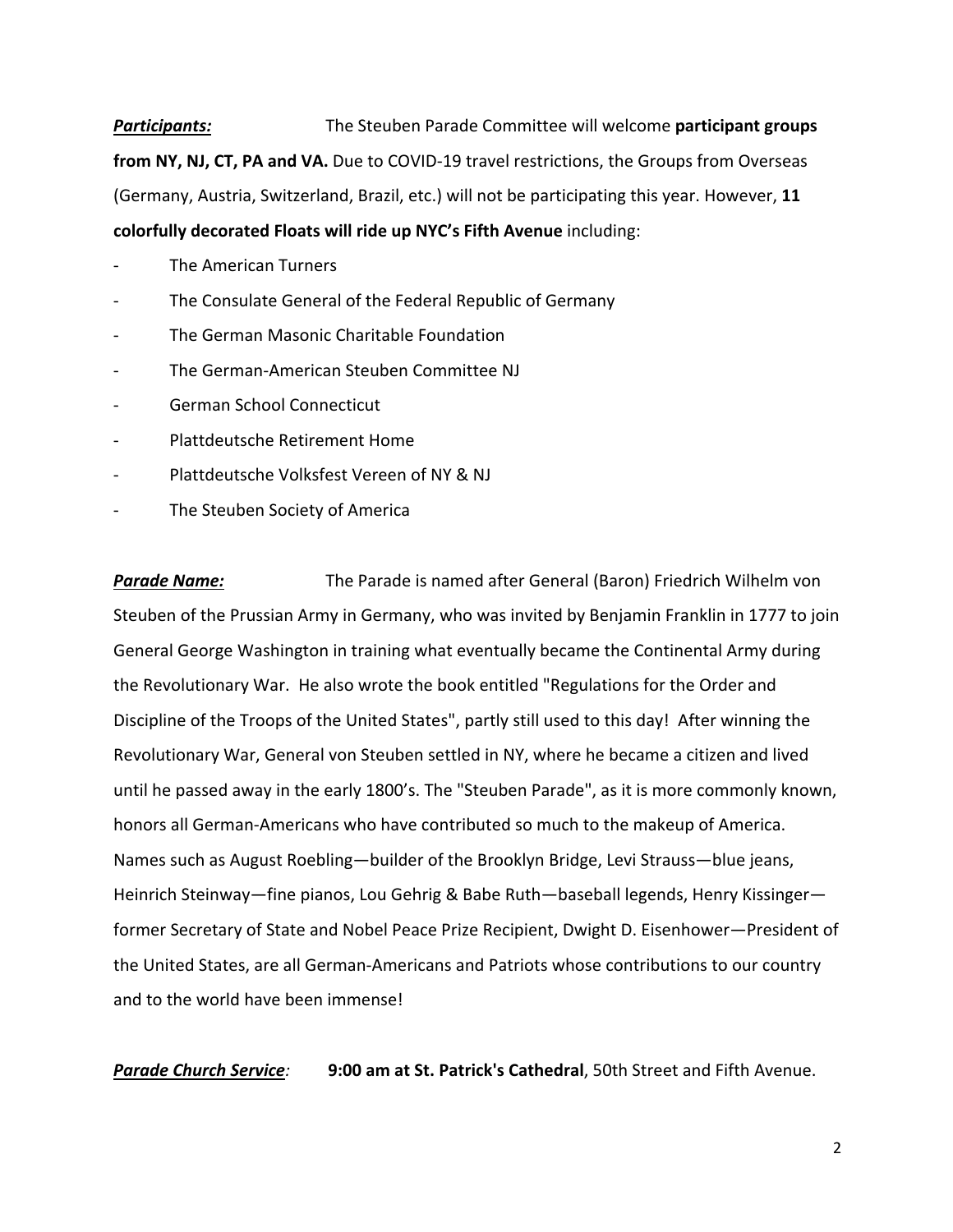*Oktoberfest / Central Park:* Due to COVID-19 restrictions, the Central Park Oktoberfest will not be held this year. In its place, the Steuben Parade Committee will share a list on their website and social media of local events at restaurants and clubs.

*More Information***:** Please email Press@germanparadenyc.org

**Full Press Kit:** For General information, information on Miss German-America and Her Court, information on German-American Friendship Month, or high-quality resolution photos from previous parades that may be used free of charge, can be found by logging onto our website at: www.germanparadenyc.org or email Press@germanparadenyc.org

**Press Passes:** For Press Passes/Credentials - applications are available upon request by writing to Sonia Juran Kulesza at soniak508@aol.com or by calling Sonia Juran Kulesza at 347.495.2595.

## **THE GERMAN - AMERICAN STEUBEN PARADE**

Each year, on the third Saturday of September, The German-American Steuben Parade is held on Manhattan's famous Fifth Avenue. The Parade is sponsored by the German-American Committee of Greater New York, Inc., and is organized by the German-American Steuben Parade Committee in a concerted effort between many German-American Organizations.

# **The Aim and Purpose of The Parade**

The aim and purpose of the Parade is to provide Americans, including the nation's statesmen, with a visual of the great role played by Germanic immigrants in the development of the United States. The Parade instills in all Americans with roots from German speaking countries a deeprooted sense of pride and accomplishment.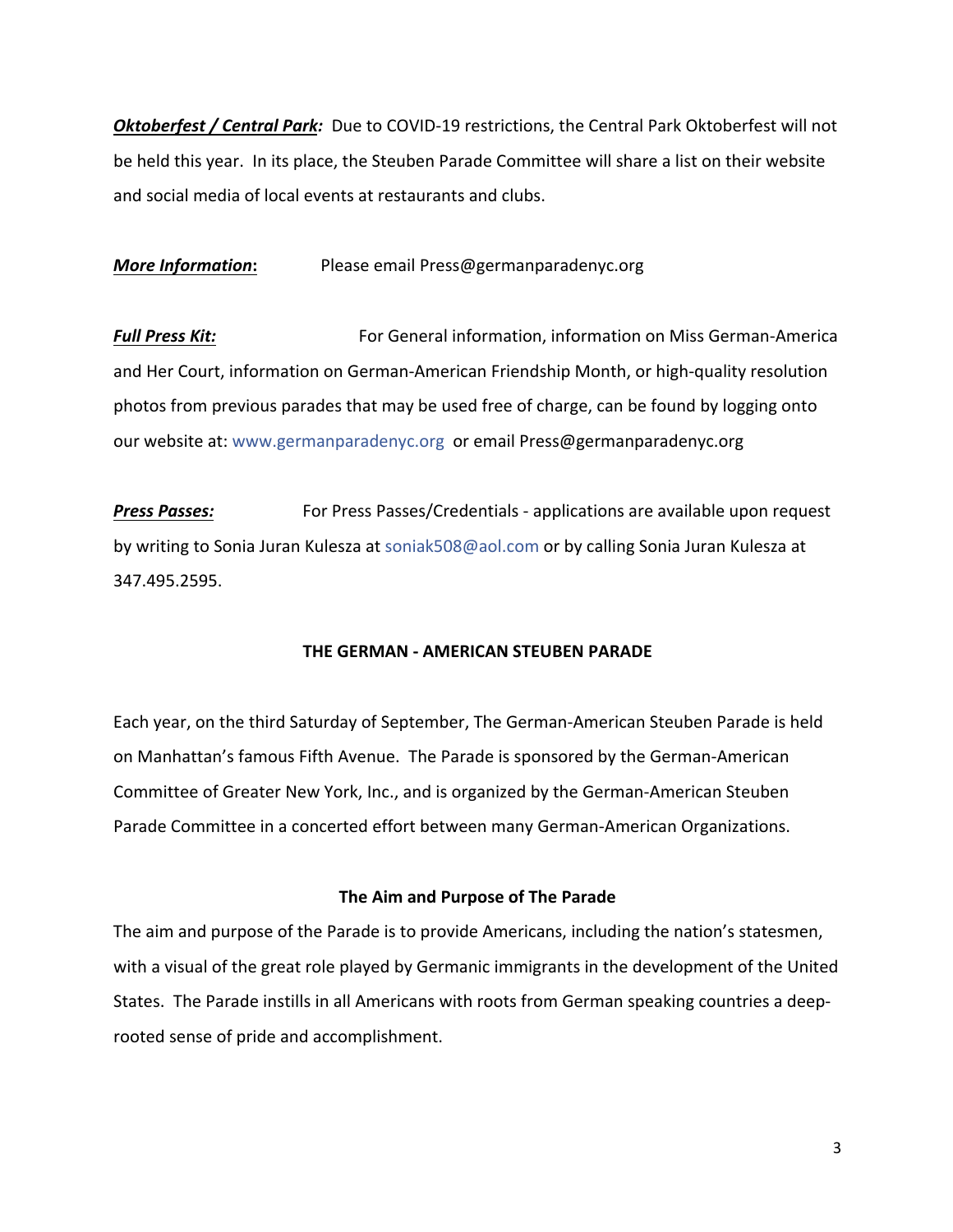The most recent census reveals that one in four Americans is of Germanic decent. Some famous German-Americans include: Peter Zenger, Father of the Freedom of the Press; Albert Einstein, Scientist; John Roebling, Builder of the Brooklyn Bridge; Werner von Braun, America's First Space Pioneer!

#### **The First Parade**

Leaders in the German-American community were aware that many immigrant groups in the Metropolitan area expressed their pride and heritage with an annual parade. The first ever German-American Steuben Parade was held in 1957 in the predominantly German-American neighborhood of Ridgewood, Queens. The enthusiasm was so overwhelming that on September 20, 1958, just one year later, the Parade was moved from Myrtle Avenue to its current location on Fifth Avenue in Manhattan.

The first New York City Parade lasted two hours, and included floats, bands, and marchers from the local community. Today's Parade has gone international by consistently including over twenty groups from overseas flying to New York exclusively to attend the Parade! Marchers from all over the country, as well as civic leaders, singers, dancers and social organizations, enthusiastically participate each year!

For over 30 years the Parade was called The Steuben Parade, named after General Fredrick Wilhelm von Steuben, a patriot of the American Revolutionary War, who next to George Washington was instrumental in achieving victory for the Continental Army. In General von Steuben's honor on September 17th, the Parade is usually held on the third Saturday of the month of September. For the thirty-fourth annual Parade, the name was changed to "The German-American Steuben Parade" in order to identify it more closely with the German-American Community.

## **The Parade Organization & Financing**

The continued success of the Parade is due to the dedication and commitment of the many private citizens and affiliated organizations that make up the German-American Community in the tri-state area. Participants include: civic, religious, charitable, social and cultural groups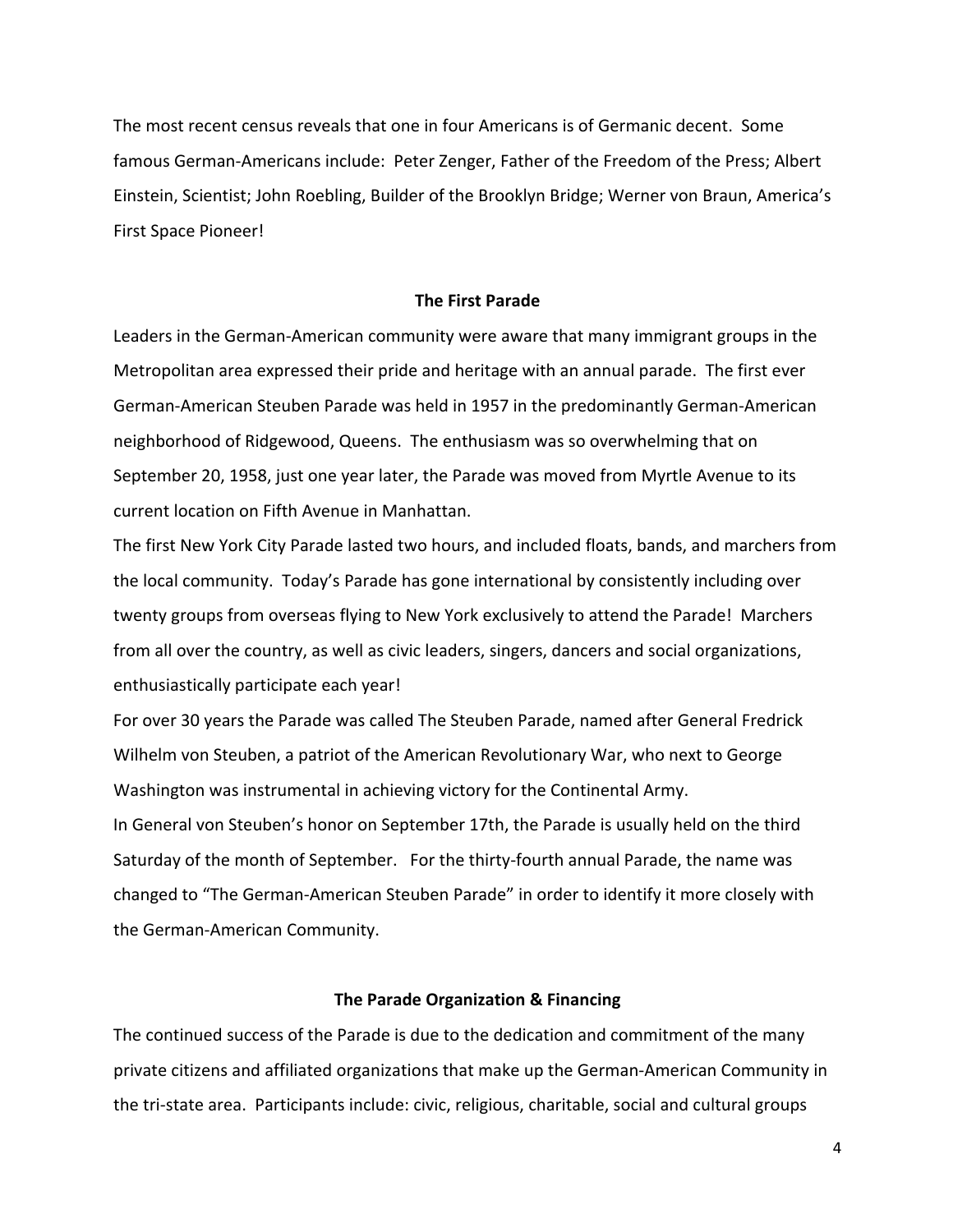such as singing societies, sports clubs, fraternal orders, trade unions, folklore and dance groups. In addition, many groups and bands from German speaking countries, with thousands of visitors, are attracted to the New York Parade to promote the spirit of German-American friendship.

The Parade, one of the largest in the New York area, is financed entirely by the German-American community through personal donations, corporate contributions, the sale and distribution of Cornflowers and receipts from journals and social functions. The Parade Committee is a Non-Profit Organization and all monies donated are tax deductible and solely used to finance the staging of the Parade.

#### **THE PARADE FLAGS**

The Parade is symbolized by the National Flags of the United States of America and the Federal Republic of Germany, and the official "German-American Steuben Parade Flag."

**The American Flag:** Once flew over the Capitol Building in Washington D.C., and was a gift from President Dwight D. Eisenhower. It was presented to the first Parade Committee by then Congressman Albert H. Bosch.

**The German Flag:** A gift from President Theodore Heuss of the Federal Republic of Germany. It was presented by Dr. Adolph Reiffeischeidt, Consul General of the German Embassy in N.Y.

**The Steuben Parade Flag:** Was designed by Gary Paul Grahl, and depicts von Steuben and the Cornflower.

#### **THE CORNFLOWER**

The Cornflower, the floral emblem of the German-American Steuben Parade, has been accepted as an ethnic symbol of the German-American Community. The idea of such an association goes back before the inception of the Parade. The simple flower is found in the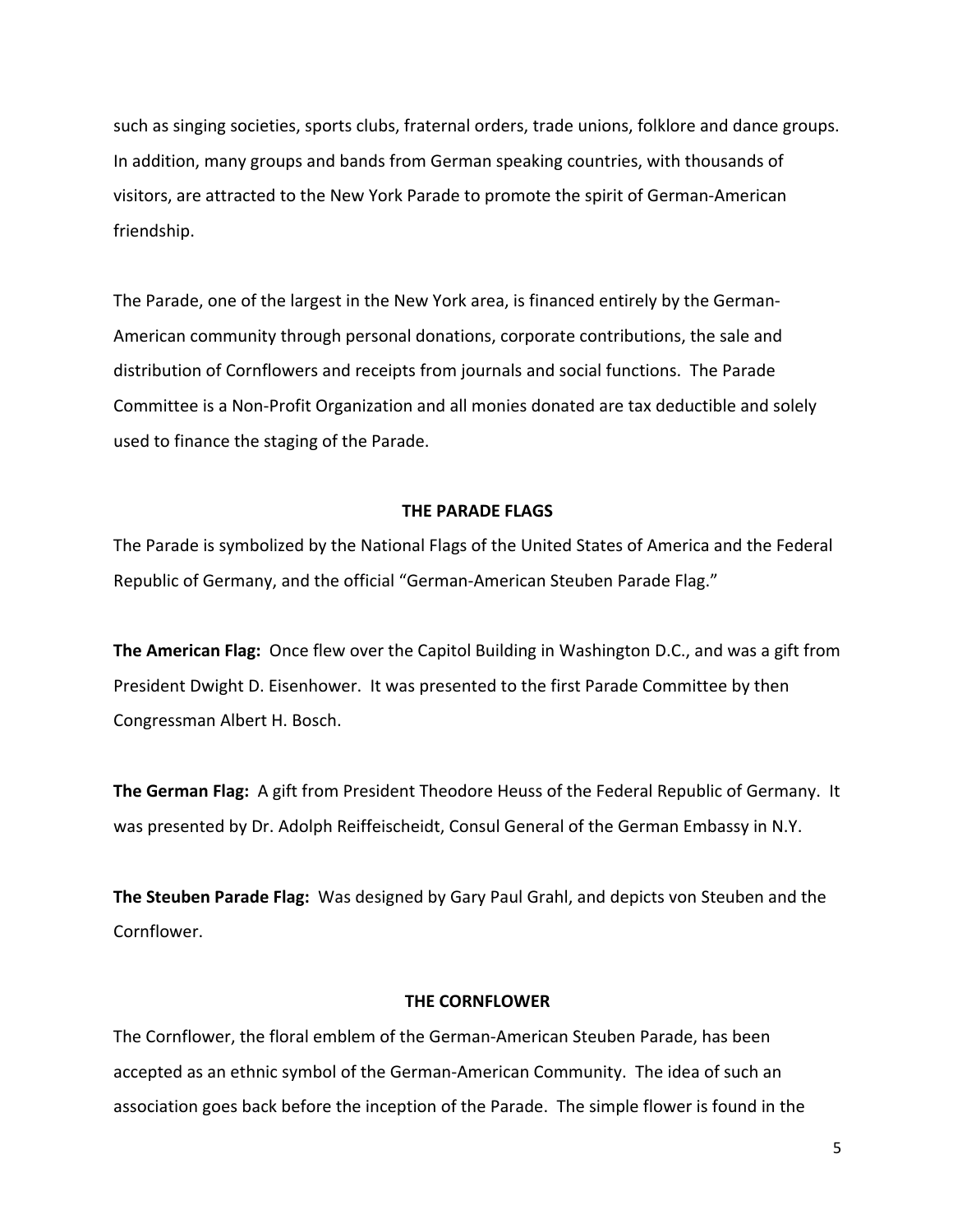grain fields throughout central Europe, mingled with the ripening grain, side by side with the red poppy, and brightens the country-side everywhere throughout the summer. The beauty of this pure blue flower symbolizes the truth, loyalty and devotion that German-Americans hold for their American homeland. This shade of blue is also represented in our own American Flag, the Star Spangled Banner.

#### **GENERAL / BARON FRIEDRICH WILHELM VON STEUBEN**

*"His Services Were Indispensable For The Achievement of American Independence." George Washington, December 23, 1784*

General Friedrich Wilhelm von Steuben, an American Revolutionary Patriot, was born September 17, 1730 in Magdeburg, Germany, and came to America in 1777 at the invitation of Benjamin Franklin. He volunteered his services at a time when the new nation was fighting for freedom and its very existence.

When General von Steuben reached Washington's winter quarters and refuge at Valley Forge, February 23, 1778, he found demoralized troops plagued by hunger and the wintry cold. Within a few months, von Steuben transformed the ragged recruits into a disciplined force, capable of effective maneuvering and skilled fighting. The value of General von Steuben's intensive training and personal leadership was evident at the Battle of Monmouth, New Jersey, and proved to be the turning point of the war.

On May 5, 1778, von Steuben was appointed Inspector General in the US Army, with the rank of Major General. Following the Revolutionary War, he devoted his energies to promoting the idea of creating a national defense by designing plans for a military academy at West Point, to secure and strengthen the American democracy.

Von Steuben was named "Honorary Citizen of The City of New York," and he is but one of the many immigrants, and their descendants, who continue to offer a wide range of contributions